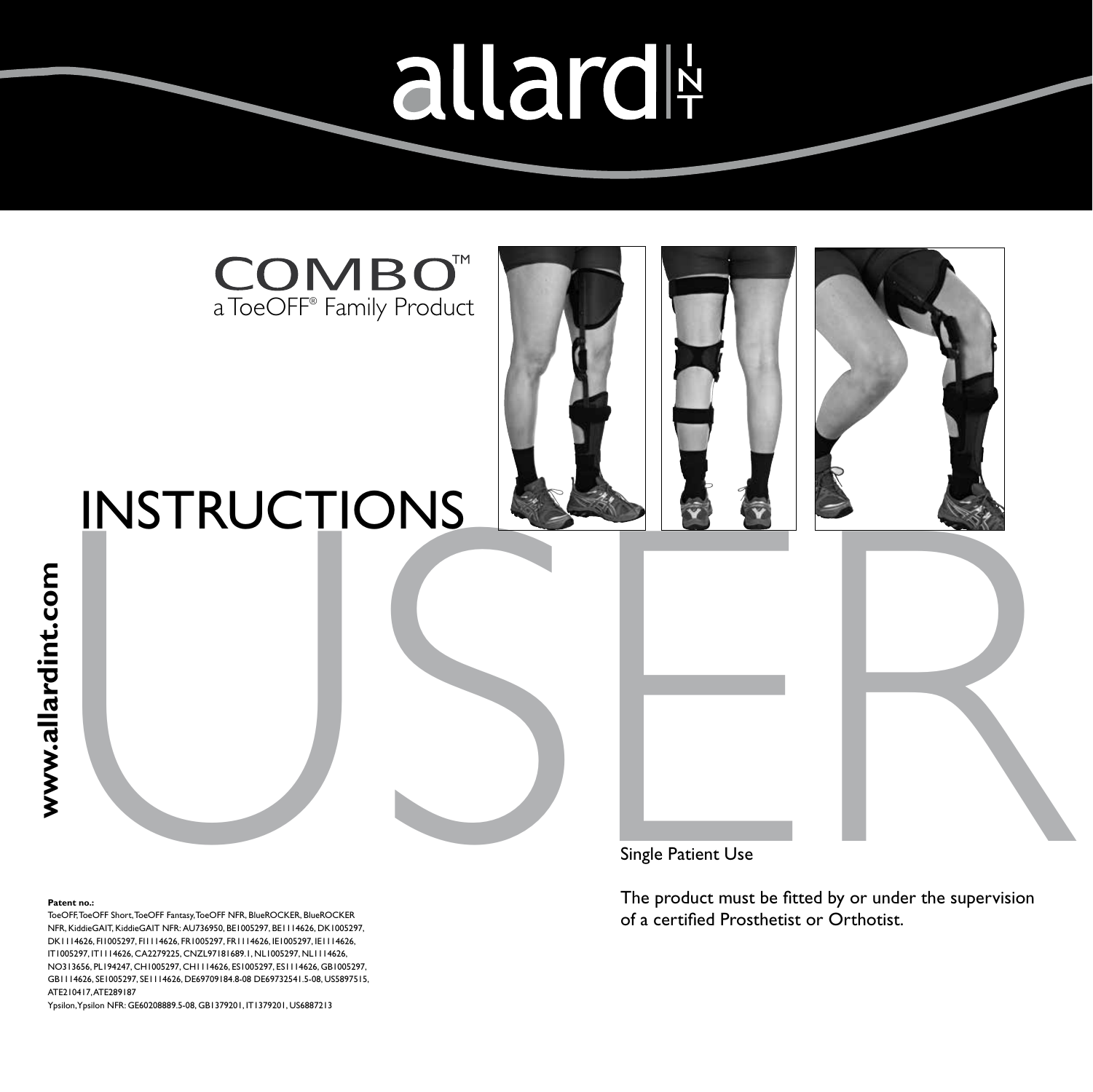## **Carefully read these instructions before use!**

**2**

### **Intended Use**

COMBO™ is intended for Hyperextension in combination with footdrop. This product is intended ONLY to be used together with a ToeOFF or BlueROCKER. No other combination is allowed.

The brace that you have received is actually two braces in one. The lower part, the ToeOFF® or BlueROCKER™ (AFO), and the upper part, the COMBO (Thigh cuff with extension control uprights). They should preferably be used together to provide increased ankle stability and/or dynamic walking assist, and help prevent hyperextension of your knee. The lower part (AFO) can also be used as a separate item when desired and authorized by your orthotist and physician.

Each brace should always have an interface between the front of the brace and the leg. Tall cotton socks are suggested for increased comfort. They also keep the brace padding protected from perspiration and soiling. The COMBO part has been shaped and adjusted to fit your leg. You should not make any adjustment to the COMBO on your own. If you feel any discomfort or experience any skin irritation, you should immedi-ately remove the brace and contact your orthotist.

### **PUTTING ON YOUR BRACE**



**1.** Pull trousers or slacks up above your knee.



**2.** Slide the ToeOFF/ BlueROCKER (the lower part) into your shoe. Make sure that the ToeOFF/BlueROCKER has an interface between the brace and the leg.

the shoe, attach and wrap the lower strap around the back of your leg and secure on the opposite side.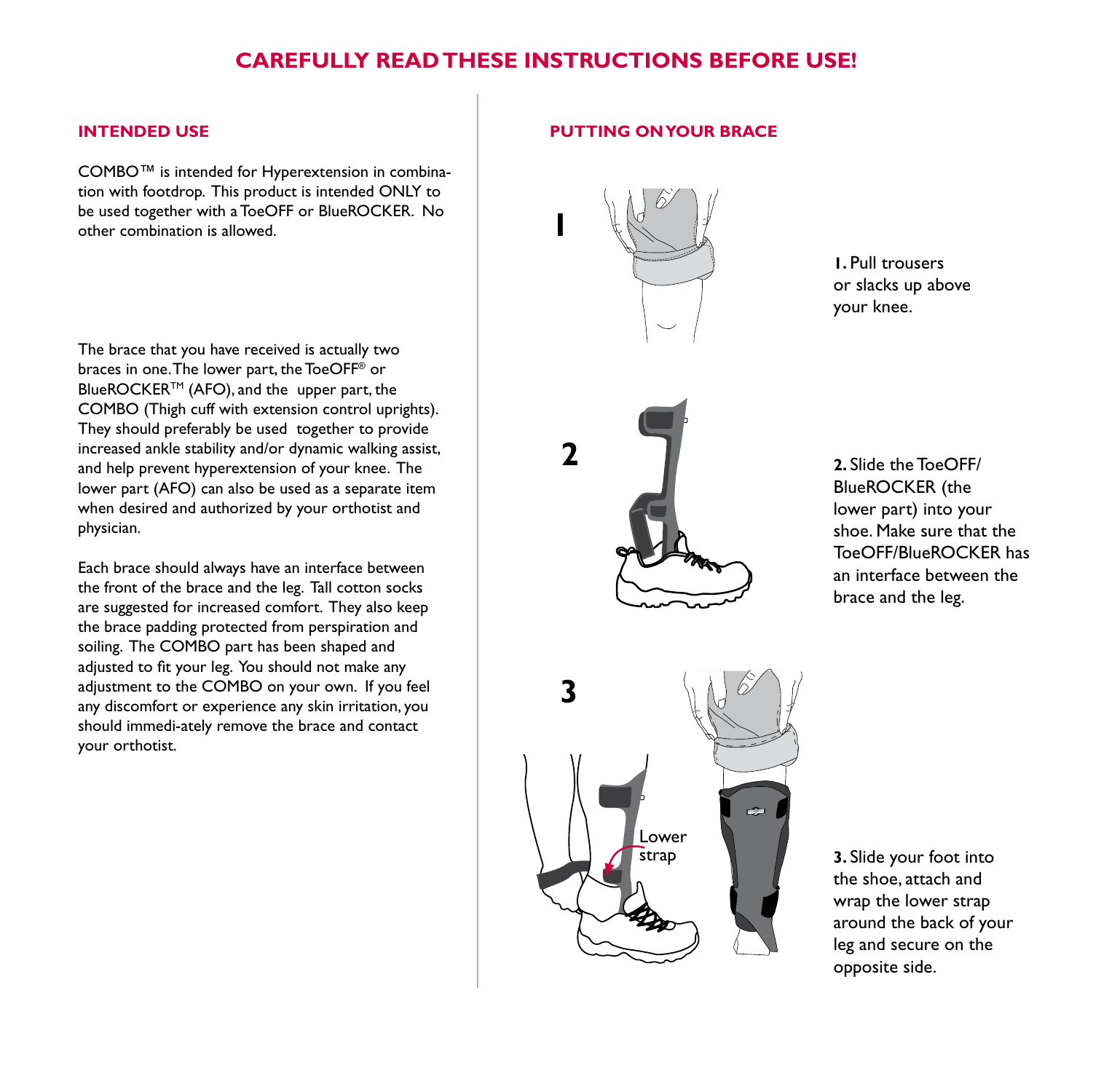

trousers/slacks down below your



**5.** A properly assembled COMBO has two uprights joined at top with thigh cuff and at lower end with a tibia connector. Make sure that all textile parts are in place. End of uprights should have textile covers to protect skin from brace.

COMBO **6**

knee.  $\mathbb{R}$   $\mathbb{R}$  cuff and at lower end  $\mathbb{R}$  6. Position the thigh cuff on your thigh and then follow the illustrations 7 A-D below to connect the two parts as shown on this illustration.

# **Connectingthe TWO PARTS**



Place the Tibial Connector over the Thumb Screw.



Turn Thumb Screw 90° to the vertical position.



Place rubber molded end of strap over the Thumb Screw.



Secure strap completely around the leg so that it overlaps the Thumb Screw.



# **REMOVING YOUR BRACE**



**1.** Remove the strap that is wrapped around your calf.



**2.** Turn Thumb Screw 90° and remove the strap from the upper section and release the buckles on one side of the Hyperextension Support Pad.